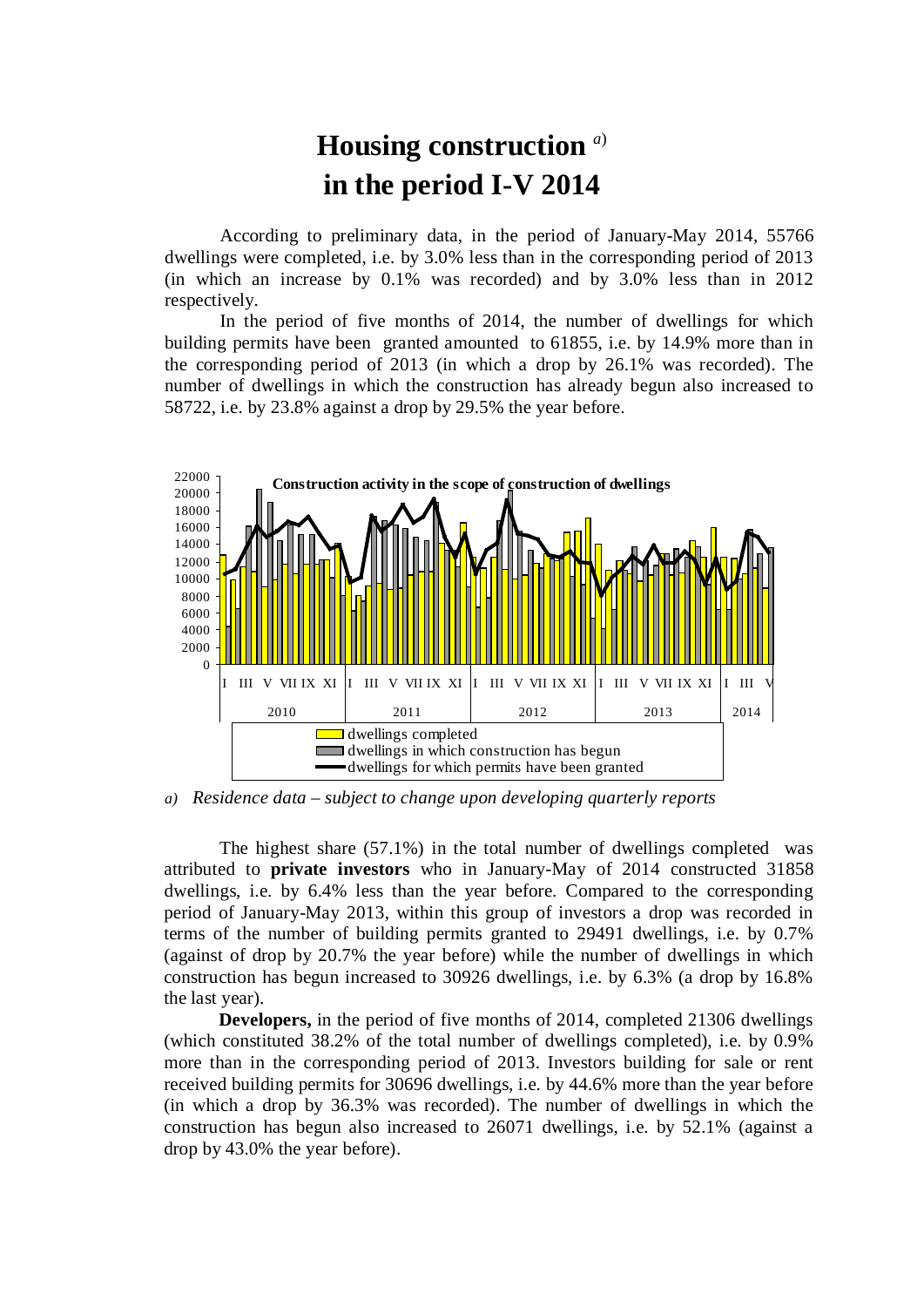**Housing cooperatives** in the period of five months of 2014, completed 1251 dwellings, i.e. by 17.4% less than the year before. The number of dwellings for which building permits have been granted decreased to 475 dwellings, i.e. by 6.1% and the number of dwellings in which construction has begun to 448, i.e. by 29.8% (against a drop respectively by 36.7% and by 58.5% the year before).

**Other investors** (public building society, municipal and company construction) in the period of five months of 2014 completed 1351 dwellings against 832 dwellings in 2013. In this period, 647 dwellings were completed in public building society against 182 dwellings the year before, in municipal construction 504 dwellings against 497 dwellings the year before and in company construction 200 dwellings against 143 dwellings in the corresponding period of 2013. The number of dwellings in which construction has begun increased to 1277, i.e. by 129.7%, while the number of dwellings for which permits have been granted decreased in this group of investors to 1193, i.e. by 50.3%.

In the period of January-May 2014, a drop in **the number of dwellings completed** was recorded in nine voivodships, including the most substantial one in Lubelskie – by 21.9%, Pomorskie – by 20.0% and Dolnośląskie – by 14.6%. The increased in the number of dwellings completed was recorded in seven voivodships including the most substantial one in: Świętokrzyskie – by 21.6%, Opolskie – by 16.5 % and Podlaskie – by 14.4 % while in Mazowieckie voivodship 11930 dwellings were completed, i.e. by 8.2% more than the year before.

In the period of five months of 2014, an increase in the number of **dwellings for which permits have been granted** was recorded in ten voivodships, of which the highest in Pomorskie – by 74.3%, Lubuskie – by 43.7 and Mazowieckie – by 33.4%. A drop in the number of permits was also recorded in six voivodships including the highest in Świętokrzyskie – by 35.0%, Podlaskie – by 26.5% and Małopolskie – by 15.8%.

An increase in the number of **dwellings in which construction has begun** in the period January-May of 2014 was recorded in eleven voivodships, of which the highest in Wielkopolskie – by 72.6%, Mazowieckie – by 54.1% and Dolnośląskie – by 49.4%. A drop in the number of dwellings in wchich construction has biegun was recorded in voivodships: Zachodniopomorskie – by 17.7%, Świętokrzyskie – by 12.6%, Małopolskie – by 8.8% and Kujawsko-Pomorskie – by 5.9%. In voivodship Opolskie the number of dwellings in wchich construction has begun was the same as the year before.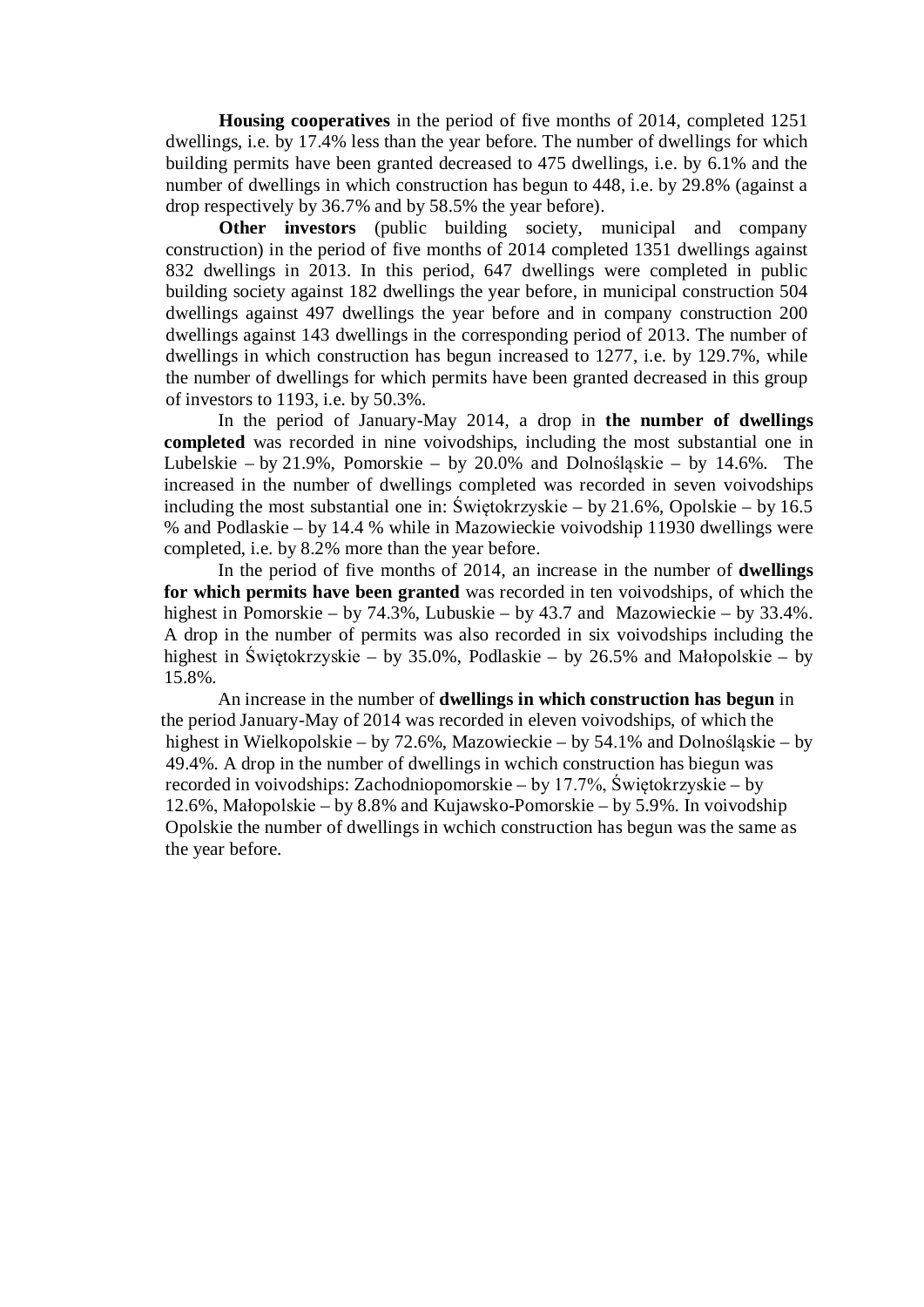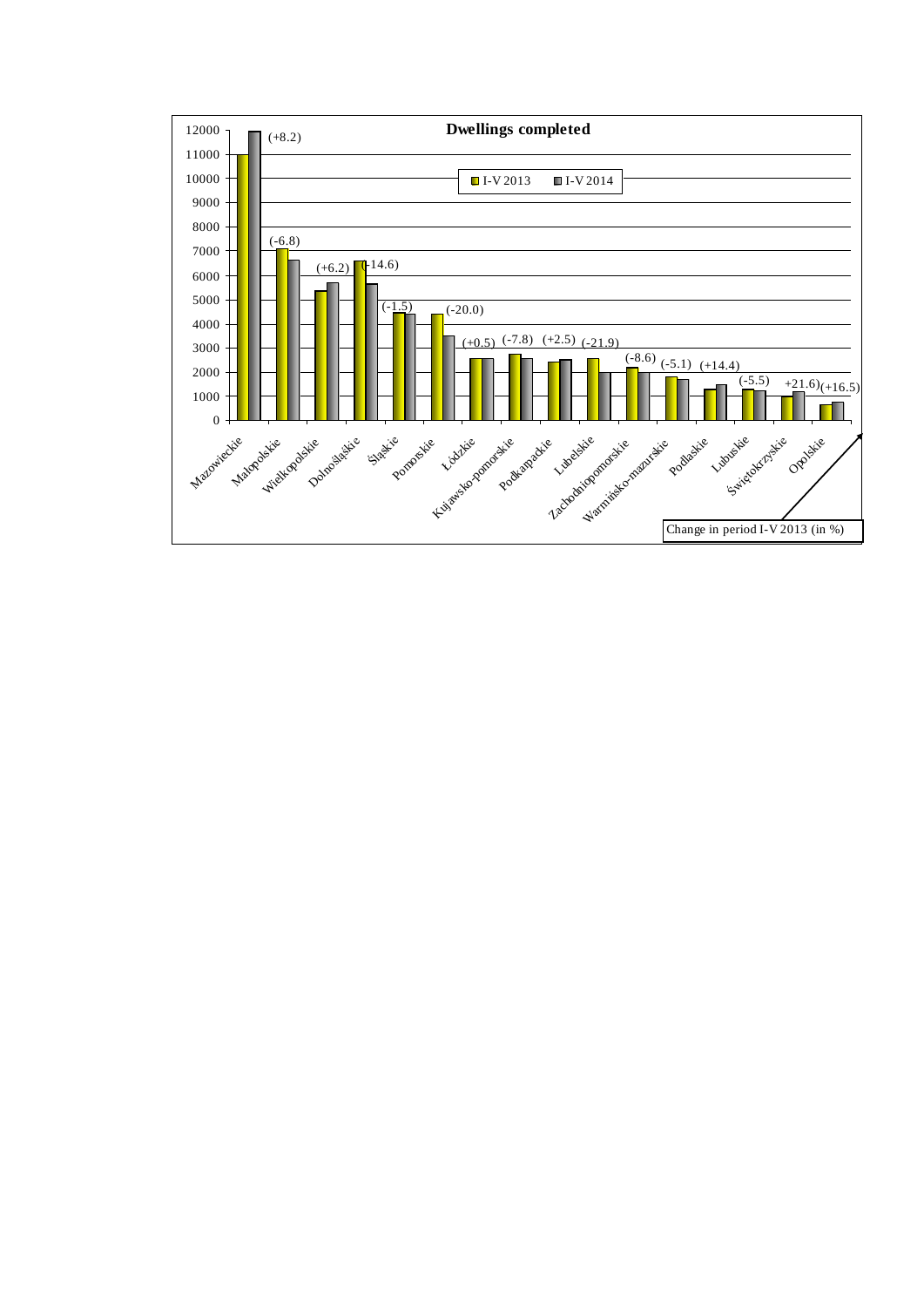|                                               | 2014                      |                              |                    |        |                       |
|-----------------------------------------------|---------------------------|------------------------------|--------------------|--------|-----------------------|
| Forms                                         | $\boldsymbol{\mathrm{V}}$ |                              | $I-V$              |        |                       |
| of construction                               | number                    | $\mathbf{V}$<br>$2013 = 100$ | IV<br>$2014 = 100$ | number | $I-V$<br>$2013 = 100$ |
| <b>Dwellings completed</b>                    |                           |                              |                    |        |                       |
|                                               | 8941                      | 92,1                         | 79,7               | 55766  | 97,0                  |
| Private                                       | 5453                      | 89,8                         | 90,9               | 31858  | 93,6                  |
| For sale or rent                              | 3228                      | 91,9                         | 66,6               | 21306  | 100,9                 |
| Cooperatives                                  | 46                        | 64,8                         | 23,8               | 1251   | 82,6                  |
|                                               | 214                       | 411,5                        | 115,1              | 1351   | 164,4                 |
| Dwellings in which construction has begun     |                           |                              |                    |        |                       |
|                                               | 13591                     | 112,3                        | 105,4              | 58722  | 123,8                 |
| Private                                       | 7443                      | 86,0                         | 97,8               | 30926  | 106,3                 |
| For sale or rent                              | 5893                      | 178,4                        | 118,7              | 26071  | 152,1                 |
| Cooperatives                                  | 24                        | 28,6                         | 12,7               | 448    | 70,2                  |
|                                               | 231                       | 378,7                        | 173,7              | 1277   | 229,7                 |
| Dwellings for which permits have been granted |                           |                              |                    |        |                       |
|                                               | 13049                     | 111,1                        | 87,8               | 61855  | 114,9                 |
| Private                                       | 7322                      | 105,7                        | 106,3              | 29491  | 99,3                  |
| For sale or rent                              | 5243                      | 116,6                        | 69,0               | 30696  | 144,6                 |
| Cooperatives                                  | 159                       | 324,5                        | 240,9              | 475    | 93,9                  |
|                                               | 325                       | 117,8                        | 105,9              | 1193   | 49,7                  |

*b)company, municipal, public building society.*